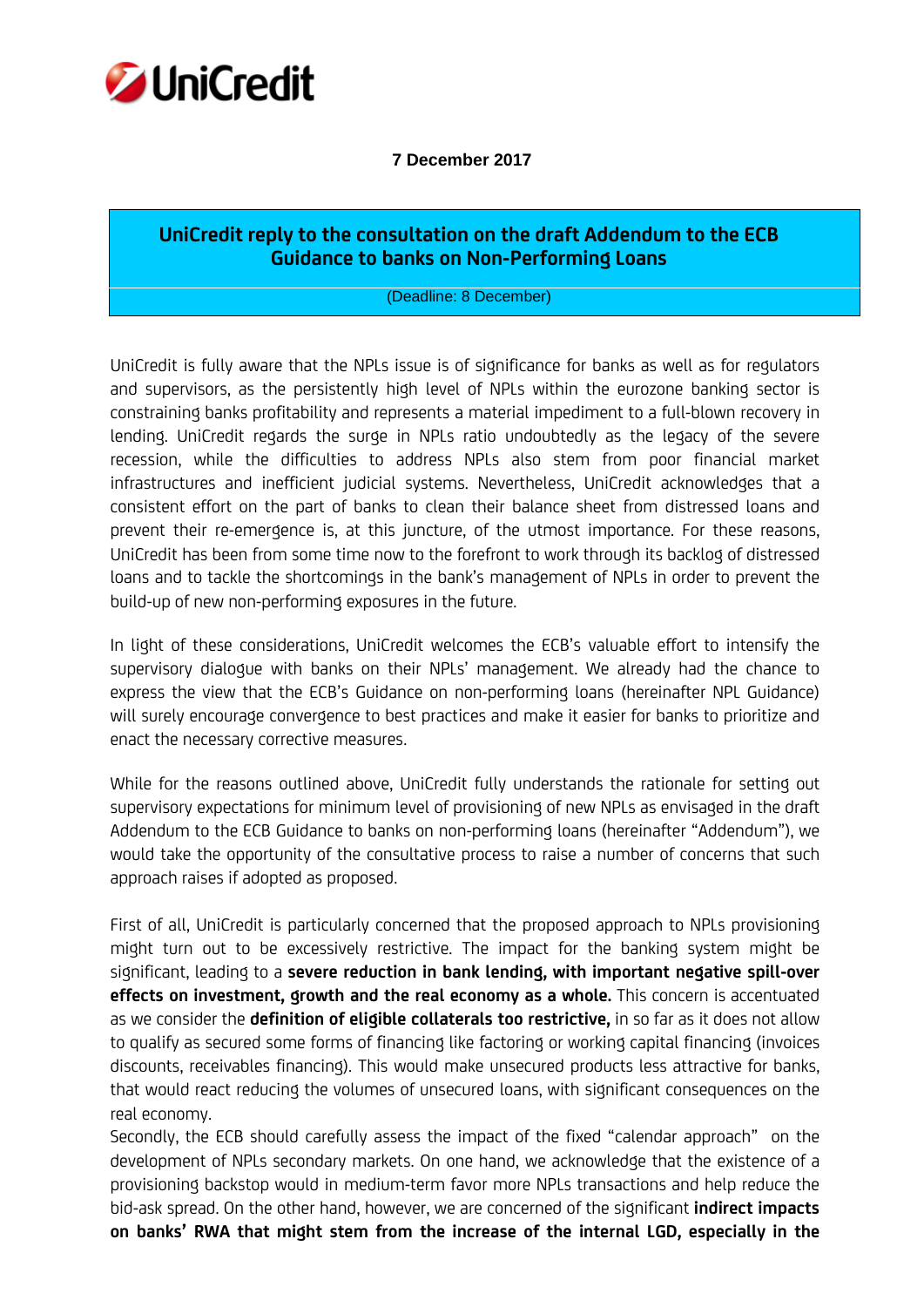

## **absence of clear regulatory provisions to minimize the effects of the massive disposals**.

Last but not least, UniCredit acknowledges that the prescriptions in the Addendum are not binding, in so far as banks can benefit from a comply-or-explain process. However, the fact that the supervisors' expectations are so strictly defined and applicable indiscriminately to all institutions, and that the circumstances under which the non-compliance is admitted are so strict makes these prescriptions de facto compulsory and much more similar to a Pillar I than a Pillar II measure.

UniCredit believes that the idea of **introducing a full, calendar provisioning of NPLs indiscriminately applied to all institutions is overly penalizing**, and it does not duly take into account the specificities of each institution, as well as the local peculiarities of the legal-judicial environment. This is, to some extent, at odds with supervisors' and regulators' efforts to strengthen banks' internal methodologies to assess credit risk, and with the ECL approach to provisioning envisaged in the IFRS9 accounting principle – which has been conceived precisely to overcome the "too little-too late" issue and to grant the coherence between the prudential and the accounting framework.

Given the considerations above, the following aspects of the "Calendar Provisioning" approach need, in our view, to be carefully re-considered:

- UniCredit believes that a **Pillar II approach is the most preferable tool to deal with potential NPLs under-provisioning, however a "real" Pillar II measure should in our view rely on:**
	- I. a real flexible comply-or-explain mechanism which would not invert the burden of the proof and would not so explicitly limit the circumstances under which the bank can deviate from complying with the backstop;
	- II. quantitative targets which should be set bank-by-bank.
- UniCredit recommends that, when assessing bank's compliance *vis as vis* its supervisory expectations, the **ECB duly takes into account the improvement of internal methodologies banks have achieved so far in the wake of both the TRIM supervisory exercise and the broader EBA's IRB repair program**. Both initiatives build, indeed, on the premise that internal models are a valuable instrument to measure risks and they have been conceived to make the approach to estimate credit risk parameters fit-forpurpose to catch the idiosyncratic level of risk of each bank – and in a homogenous way across EU jurisdictions. In particular, the EBA Guidelines on PD estimation, LGD estimation and treatment of defaulted assets (EBA/GL/2017/16) – which is one of the milestone of the EBA repair program - require that banks take into account in the estimation of the LGD parameters the length of workout process, the time in default, as well as the economic downturn effect. As all these three factors are relevant reasons behind the high level of the NPLs ratio in some jurisdictions, there are no doubt that IRB institutions with high NPLs ratio will face higher LGD estimates and, in turn, higher RWA and capital requirements because of the implementation of the EBA Methodological Standards. Against this backdrop, the application of a top-down and strictly-defined backstop as envisaged in the Addendum seem to be overcoming to some extent the EBA guidelines and it unduly over-burdens high-NPLs banks. In particular, we think that the ex-ante fixation envisaged in the Addendum of the period after which unsecured and secured exposures have to be fully provisioned overrides the EBA Guidelines with respect to the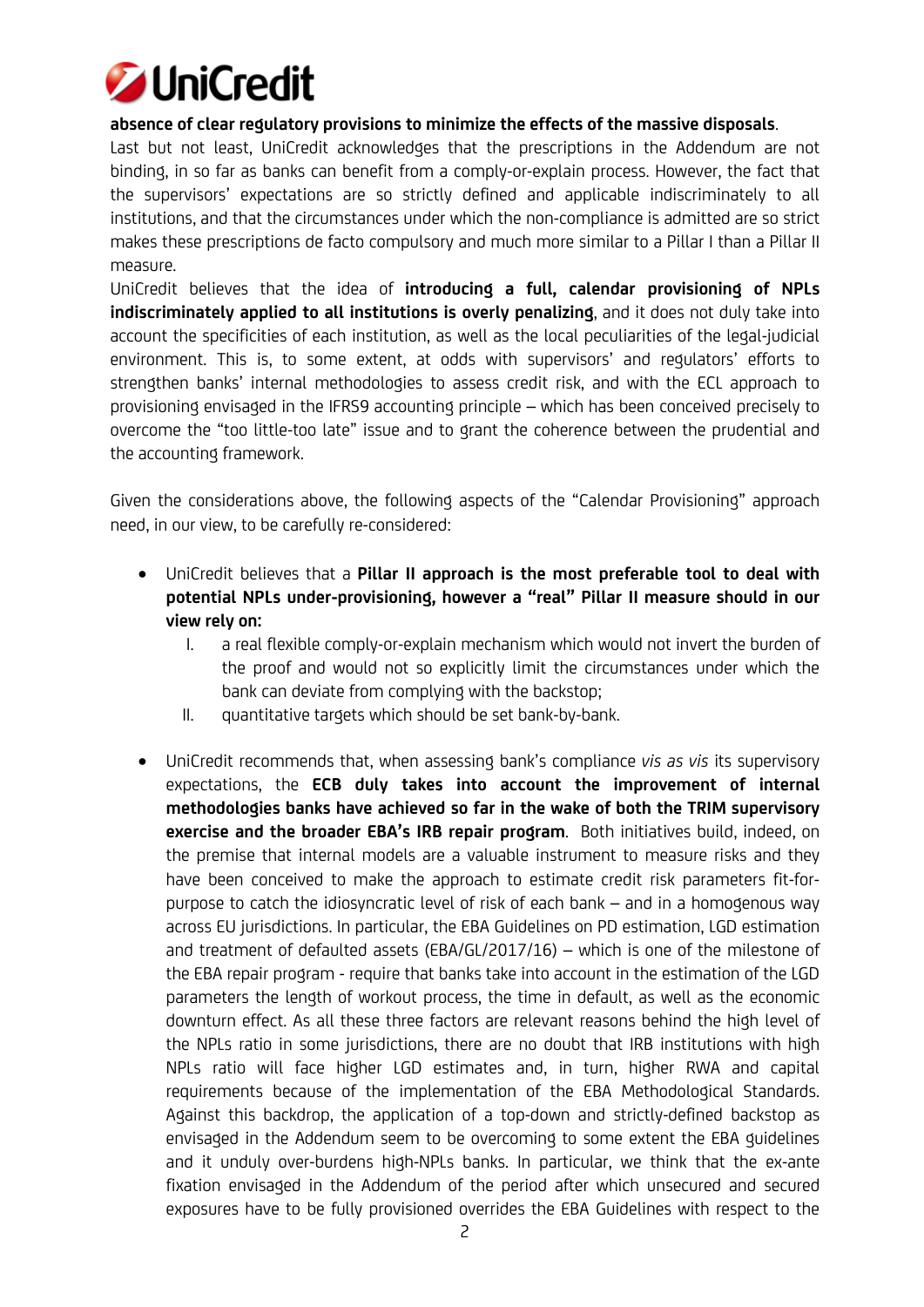

requirement for banks to define their own "Maximum Recovery Period", based on their specific internal recovery experiences.

- UniCredit deems the **timing** of the introduction of these new provisions on NPLs (1 January 2018) too strict. The ECB should duly take into account that SSM-supervised banks are already in the process of implementing the ECB Guidance, which, if properly applied, is not only an incentive to reduce the existing high stock of NPLs, but it is also an important backstop to prevent a further, excessive build-up of new NPLs in the future. UniCredit believes that banks should be given more time in order to digest the prescriptions envisaged in the NPL Guidance and to assess the impact of banks' compliance with this Guidance before complying with further obligations. Moreover, the proposed timeline is extremely strict as banks should be granted enough time to adapt internal IT systems, reporting and disclosure processes.
- **In light of the proposal by the European Commission to implement a statutory Pillar I** measure, which is to some extent in overlap with the ECB backstop, it is important that, should the two backstops be both applied, the **ECB grants a coherence, in terms of perimeter, scope, and timing of application, between its own proposal and the one proposed by European Commission.** The overlap between these two proposals has, indeed, created noises and uncertainties on the markets, as banks and investors are struggling to understand how the interplay between the EC Pillar I and ECB Pillar II backstop will work and how the European Commission and the ECB will avoid blurred lines between the Pillar 1 and the Pillar 2 measure. In particular, the following aspects have to be considered:
	- I. Concerning the **perimeter** of application, we would welcome that the ECB would revise the approach to apply the new provisions to **newly classified NPLs and adopt the same approach proposed by the European Commission to apply the "Calendar Provisioning" only to loans originated after a specific reference date.** This approach would be much more reasonable in our view, first of all because we deem it appropriate not to apply new rules to loans that have been originated according to different ones, but also because this would give banks more time to adapt to the new provisions. Lastly, we strongly advice to make absolutely clear that the existing **stock on NPLs won't** be subject to the prudential backstop envisaged in the Addendum.
	- II. Concerning the **scope** of application of the Addendum, only the Significant Institutions under the SSM supervision are required to comply with the Addendum, while the Less Significant Institutions and the banks outside the SSM are excluded, at least until the national supervisors do not decide to adopt similar measures. This would mean that, should the misalignments with the proposed Pillar I measure not be addressed, SSM's supervised banks will have to adapt their level of provisioning much earlier than banks outside the SSM perimeter. Moreover, the ECB Addendum is more stringent not only in terms of perimeter but also in terms of **calibration** of the backstop (seven vs eight years threshold for full provisioning of collateralized exposures and different criteria for collateral treatment) compared to the European Commission proposal. Therefore, should the two backstops be in place simultaneously in their current form, the burden for SSM significant banks (Pillar I